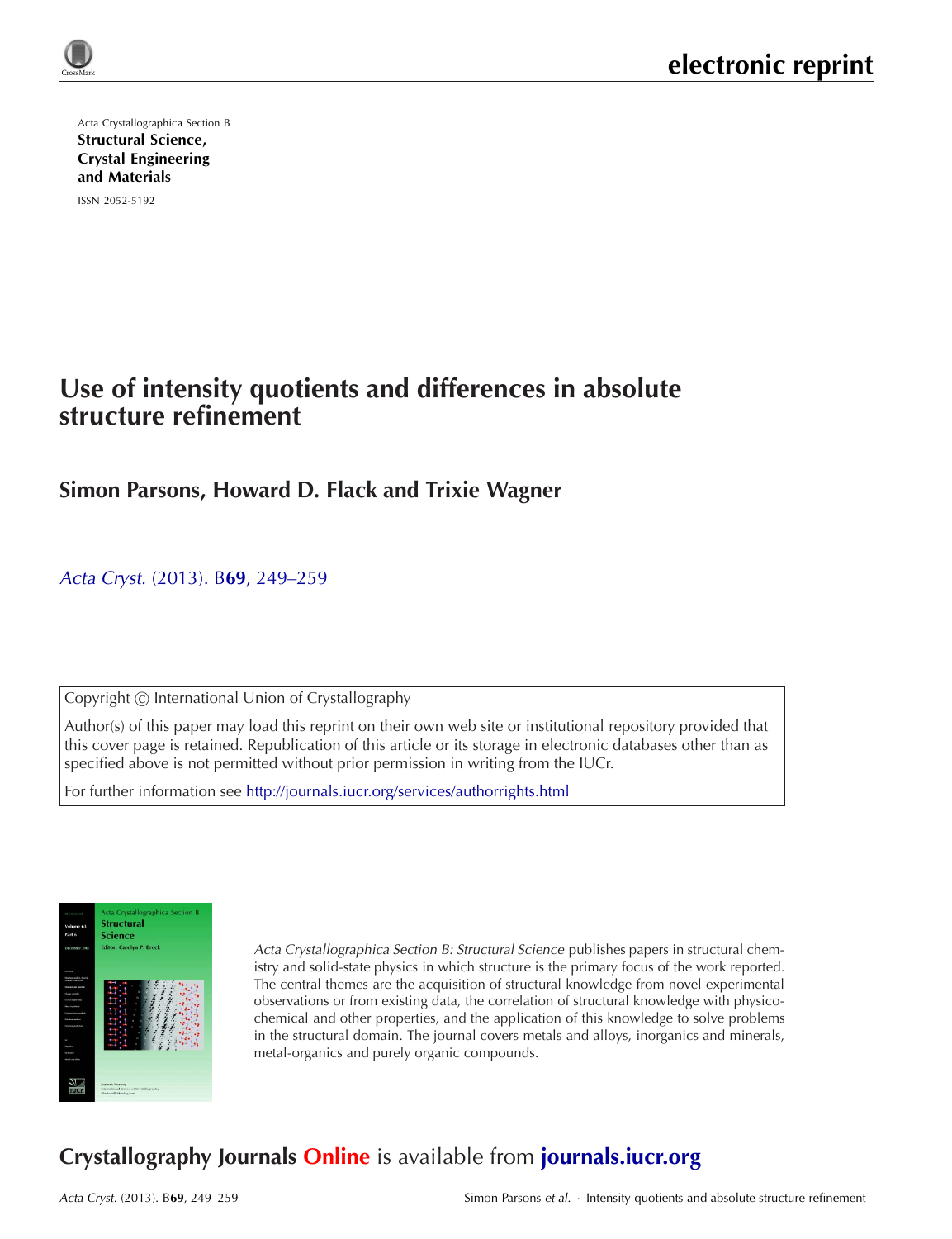Acta Crystallographica Section B Structural Science, Crystal Engineering and Materials

ISSN 2052-5192

## Simon Parsons,<sup>a\*</sup> Howard D. Flack<sup>b</sup> and Trixie Wagner<sup>c</sup>

aEaStCHEM School of Chemistry and Centre for Science at Extreme Conditions, The University of Edinburgh, King's Buildings, West Mains Road, Edinburgh EH9 3JJ, Scotland, <sup>b</sup>Chimie minérale, analytique et appliquée, University of Geneva, Geneva, Switzerland, and <sup>c</sup>Novartis Institutes for BioMedical Research, 4002 Basel, Switzerland

Correspondence e-mail: s.parsons@ed.ac.uk

## Use of intensity quotients and differences in absolute structure refinement

Received 5 February 2013 Accepted 11 April 2013

Several methods for absolute structure refinement were tested using single-crystal X-ray diffraction data collected using Cu  $K\alpha$  radiation for 23 crystals with no element heavier than oxygen: conventional refinement using an inversion twin model, estimation using intensity quotients in SHELXL2012, estimation using Bayesian methods in PLATON, estimation using restraints consisting of numerical intensity differences in CRYSTALS and estimation using differences and quotients in TOPAS-Academic where both quantities were coded in terms of other structural parameters and implemented as restraints. The conventional refinement approach yielded accurate values of the Flack parameter, but with standard uncertainties ranging from 0.15 to 0.77. The other methods also yielded accurate values of the Flack parameter, but with much higher precision. Absolute structure was established in all cases, even for a hydrocarbon. The procedures in which restraints are coded explicitly in terms of other structural parameters enable the Flack parameter to correlate with these other parameters, so that it is determined along with those parameters during refinement.

## 1. Introduction

When applied in crystallography the term *absolute structure* refers to the spatial arrangement of the atoms of a physically identified non-centrosymmetric crystal and its description by way of unit-cell dimensions, space group and representative coordinates of all atoms (Flack & Bernardinelli, 1999, 2008b). Since inverted images of a non-centrosymmetric crystal structure are different, the question of absolute structure arises during analysis of any non-centrosymmetric crystal structure. The most important practical application of absolute structure refinement is, however, in the crystallographic determination of the absolute configuration of chiral molecules.

The fact that absolute structure can be obtained at all in a crystal structure determination is the result of resonant scattering, also known as anomalous scattering or anomalous dispersion, which introduces small differences in intensity between reflections  $\bf{h}$  and  $\bf{\bar{h}}$  which carry the information on absolute structure. Methods for absolute structure determination most commonly used today are based on a formulation first described by Flack (1983), in which the crystal under investigation is considered to be an inversion twin in which the reference domain has the absolute structure of the current refinement model, and the other domain is inverted. Measured intensities are then modelled according to

 $\circ$  2013 International Union of Crystallography Printed in Singapore – all rights reserved

$$
I_{\text{model}}(\mathbf{h}) = (1 - x)|F_{\text{single}}(\mathbf{h})|^2 + x|F_{\text{single}}(\bar{\mathbf{h}})|^2, \tag{1}
$$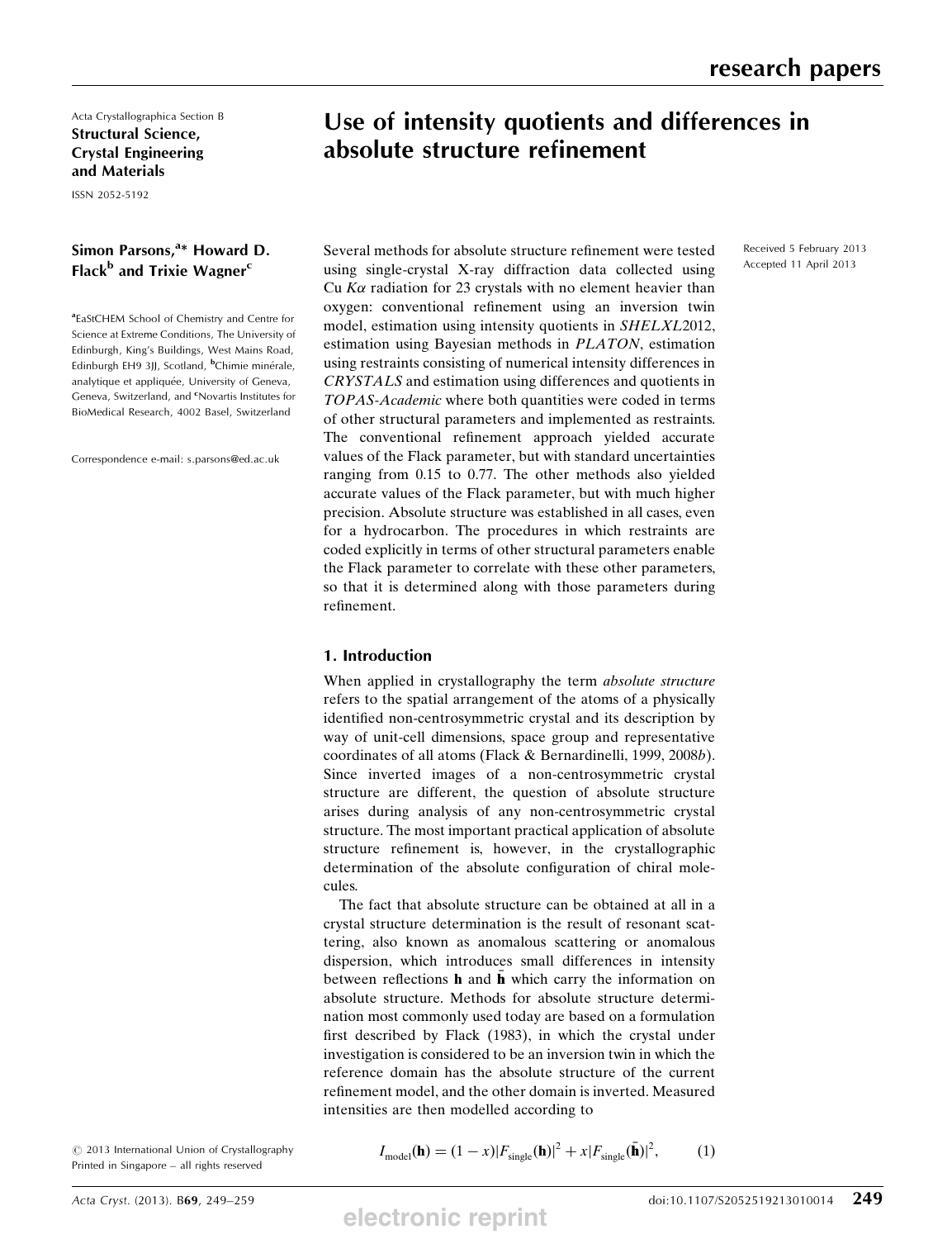where  $|F_{\text{single}}(\mathbf{h})|^2$  and  $|F_{\text{single}}(\bar{\mathbf{h}})|^2$  are model quantities based on a single crystal comprised of the reference domain. The two alternative absolute structures can be refined competitively against one another by refining the twin scale factor,  $x$ , which in this application is referred to as the Flack parameter.

The Flack parameter has a physically meaningful value in the range of 0–1, and represents the fraction of the inverted structure present in the crystal. A value of  $x = 0$  implies that none of the crystal is in the inverted form and the model has the correct absolute structure; if  $x = 1$  then all of the crystal is in the inverted form. Intermediate values of  $x$  point to inversion twinning.

It is important to interpret the value of the Flack parameter in the context of its standard uncertainty. From a statistical point of view, a value of 0.2 (8) has such a large standard uncertainty (0.8) that one neither knows whether the crystal is twinned by inversion or not, nor whether it is inverted or not. Further analysis shows that before any conclusions regarding absolute structure can be made, the standard uncertainty of the Flack parameter should be less than 0.1, even if a material is known to be enantiopure (Flack & Bernardinelli, 2000).

The ability to achieve a low standard uncertainty for the Flack parameter depends in part on the resonant scattering effects having sufficient magnitude to lead to measurably different intensities for Friedel pairs of reflections with indices h and  $\bar{\mathbf{h}}$ . This depends on the chemical elements present in the crystal and the wavelength of the X-rays used to collect the diffraction data. The magnitude of resonant scattering effects in a given experiment can be conveniently quantified by the Friedif<sub>stat</sub> parameter (Flack & Shmueli, 2007).

If Friedif<sub>stat</sub> has a value of  $\sim 80$  or more, absolute structure determination presents little problem (Flack & Bernardinelli, 2008a). However, resonant scattering effects for elements such as C, N and O are small for commonly available X-ray energies making it difficult to determine the Flack parameter with sufficient precision to establish absolute structure for many organic compounds. For example, the value of Friedif<sub>stat</sub> for the amino acid *L*-alanine with Cu  $K\alpha$  radiation is only 34. Accordingly, the value of the Flack parameter obtained from a conventional refinement of L-alanine was  $-0.04$  (27). The data-set was of excellent quality vielding low merging and data-set was of excellent quality, yielding low merging and refinement residuals, yet the precision of the Flack parameter is too low to enable a definitive statement to be made regarding the absolute structure (Flack & Bernardinelli, 2000).

The ability to determine absolute structure precisely also depends on low levels of random and systematic errors in intensity measurements. Analysis of non-centrosymmetric crystal structures published in Acta Cryst. C in 2007, 2011 and 2012 has shown that even the intensity data of structures with large Friedif<sub>stat</sub> values may be entirely dominated by random uncertainties and systematic errors (Flack, 2012; Flack et al., 2011).

There is a long-standing interest in finding ways to improve the precision of the Flack parameter in light-atom structures. A post-refinement Bayesian statistical procedure has been described by Hooft et al. (2008, 2010), which can be used either to define a probability that a refined absolute structure is correct or to obtain an estimate of the Flack parameter.<sup>1</sup> Methods in which refinement weights are modified for data in proportion to their sensitivity to the Flack parameter have also been described (Bernardinelli & Flack, 1985; Parsons, Wagner et al., 2012). It has further been shown that precision may be improved by the use of aspherical scattering factors (Dittrich et al., 2006).

While each of the methods described has been shown to yield lower standard uncertainties on Flack parameters than conventional refinement, all are open to potential criticisms. The Hooft method, being a post-refinement method, does not formally allow  $x$  to correlate with other parameters during refinement, and this, theoretically at least, may compromise values of the standard uncertainty obtained (Hooft et al., 2008). Reweighting methods, involving the selection of data for up-weighting, can magnify errors in the intensity measurements, so that values of  $x$  can be precise but inaccurate. Parsons, Wagner et al. (2012), for example, refer to one structure where the elimination of just two poorly measured data points shifted the Flack parameter from 0.35 (12) to 0.02 (14). Use of aspherical scattering factors yields improvements in precision, but in most of the examples tested the change was too small to enable sufficiently precise absolute structure determination for light-atom compounds (see Table 3 in Dittrich et al., 2006). This said, the use of invariom models in combination with other methods, described above and herein, merits further investigation.

In this paper we will describe methods based on intensity differences and quotients that enable  $x$  to be refined along with all other parameters. The purpose of this paper is to demonstrate that this leads to more precise estimates of  $x$  than conventional refinement methods while avoiding the potential criticisms discussed above.

## 2. Definitions of intensity differences and quotients

### 2.1. Differences

Differences between the observed intensities of Friedel pairs of reflections

$$
D_{\rm obs}(\mathbf{h}) = I_{\rm obs}(\mathbf{h}) - I_{\rm obs}(\bar{\mathbf{h}})
$$
 (2)

can be modelled following equation (1) with

$$
D_{\text{model}}(\mathbf{h}) = I_{\text{model}}(\mathbf{h}) - I_{\text{model}}(\bar{\mathbf{h}})
$$
  
=  $(1 - 2x)[|F_{\text{single}}(\mathbf{h})|^2 - |F_{\text{single}}(\bar{\mathbf{h}})|^2]$   
=  $(1 - 2x)D_{\text{single}}(\mathbf{h}),$  (3)

where  $D_{single}(\mathbf{h}) = [|F_{single}(\mathbf{h})|^2 - |F_{single}(\mathbf{h})|^2]$ . The quantities <br>*D* which are also referred to as Friedel or Bijvoet differences D, which are also referred to as Friedel or Bijvoet differences, have been used in strategies for absolute structure determination described by Hooft et al. (2008, 2010) and Le Page et al. (1990), in a procedure available in the DIRDIF suite of

<sup>1</sup> The Flack parameter estimated in this way is referred to as the Hooft parameter and given the symbol y.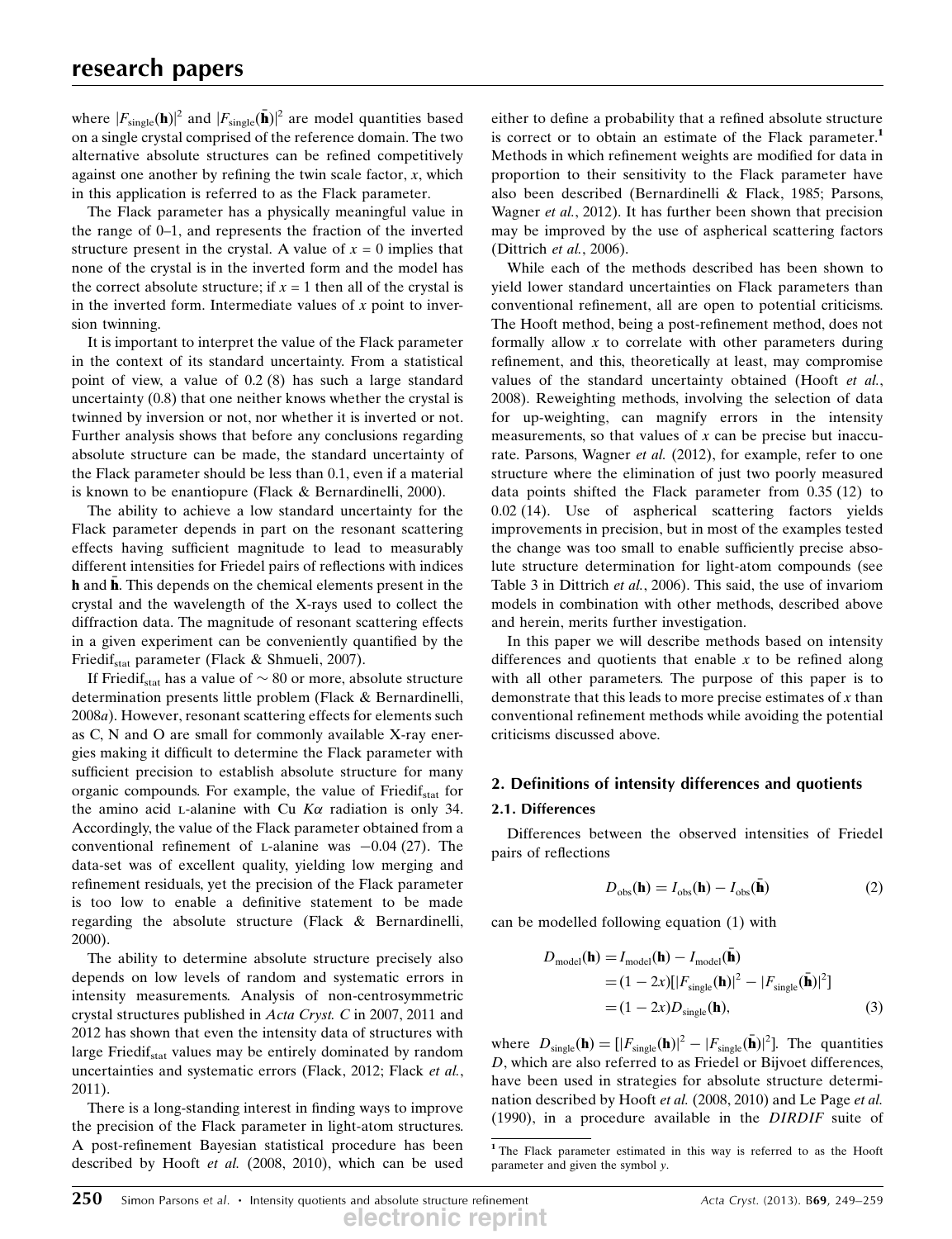#### Table 1

Results of absolute structure refinements using the methods outlined in the text.

 $R_1[|F|>\alpha(1|\epsilon)]$  is the unweighted R factor based on |F| for the intensity data only. The x(twin) column contains values of the Flack parameter (x) calculated in the 'conventional' manner against intensity data merged in the relevant non-centrosymmetric point group (SHELXL2012); the output of these refinements was used to calculate y(Hooft) using Bayesian methods (PLATON) and the value of  $R_1[|F| > 4\sigma(|F|)]$ . In the x(quotient) column the top figure refers to post-refinement calculation of x as described in  $4.2$  (SHELXL2012) and  $4.1$ ; the bottom figure refers to the refinement performed as in  $4.3$  with the intensity quotients applied as restraints during refinement (TOPAS). The top figure in the x(difference) column was obtained from the numerical restraints method implemented in CRYSTALS and the bottom figure to the fully coded difference restraints (§4.4) in TOPAS. The superscripts A and B in the 'Structure code' column refer to data collected with Agilent or Bruker instruments, respectively. Samples TWA16a and TWA16b are polymorphs; TWA17c is a recollection of TWA17a with a different sample; R- and S-CYCLO, FYO11 and FYO12, and TWA17 and TWA20 are enantiomers.

| Structure code                       | Chemical<br>formula     | Friedifstat      | Space<br>group  | Redundancy | $R_1[ F  > 4\sigma( F )]$ | $x$ (twin)  | $y$ (Hooft) | $x$ (quotient)           | $x$ (difference)         |
|--------------------------------------|-------------------------|------------------|-----------------|------------|---------------------------|-------------|-------------|--------------------------|--------------------------|
| $R$ -Mandelic acid <sup>A</sup>      | $C_8H_8O_3$             | 36               | $P2_1$          | 11         | 0.0511                    | 0.12(46)    | 0.03(6)     | 0.00(11)                 | $-0.04(5)$               |
|                                      |                         |                  |                 |            |                           |             |             | $-0.01(9)$               | 0.00(9)                  |
| L-Alanine <sup>B</sup>               | $C_3H_7NO_2$            | 34               | $P2_12_12_1$    | $25\,$     | 0.0219                    | $-0.04(27)$ | 0.01(4)     | 0.01(4)                  | 0.04(3)                  |
| L-Alanine <sup>A</sup>               |                         |                  |                 |            |                           |             |             | 0.01(3)                  | 0.01(3)                  |
|                                      | $C_3H_7NO_2$            | 34               | $P2_12_12_1$    | 15         | 0.0181                    | 0.06(26)    | 0.06(5)     | 0.05(4)<br>0.08(4)       | 0.04(3)<br>0.07(4)       |
| Glutamine <sup>B</sup>               | $C_5H_8N_2O_2$          | 33               | $P2_12_12_1$    | 28         | 0.0248                    | 0.09(25)    | 0.07(3)     | 0.07(3)                  | 0.04(2)                  |
|                                      |                         |                  |                 |            |                           |             |             | 0.09(3)                  | 0.07(3)                  |
| $GKO02^B$                            | $C_{25}H_{31}NO_5$      | 32               | $P2_12_12_1$    | 15         | 0.0247                    | 0.01(15)    | 0.03(3)     | 0.02(3)                  | 0.02(2)                  |
|                                      |                         |                  |                 |            |                           |             |             | 0.03(3)                  | 0.02(3)                  |
| $A0030a^{B}$                         | $C_{21}H_{26}N_2O_3$    | 29               | $P2_12_12_1$    | 11         | 0.0263                    | $-0.10(21)$ | $-0.07(5)$  | $-0.07(6)$               | $-0.05(3)$               |
|                                      |                         |                  |                 |            |                           |             |             | $-0.07(5)$               | $-0.07(5)$               |
| $A0034a^B$                           | $C_{18}H_{25}O_{2.5}$   | 29               | $P2_12_12$      | 11         | 0.0274                    | 0.00(21)    | 0.02(3)     | 0.02(3)                  | 0.06(2)                  |
| $\mathrm{A0034b}^\mathrm{B}$         |                         |                  |                 |            |                           |             |             | 0.02(2)                  | 0.02(2)                  |
|                                      | $C_{18}H_{25}O_{2.5}$   | 29               | $P2_12_12$      | 35         | 0.0268                    | $-0.01(22)$ | $-0.02(3)$  | $-0.02(3)$<br>$-0.02(2)$ | $-0.01(3)$<br>$-0.02(2)$ |
| $LRE01a^B$                           | $C_{14}H_{19}NO$        | 24               | $P2_12_12_1$    | $22\,$     | 0.0278                    | $-0.01(33)$ | $-0.03(5)$  | $-0.04(6)$               | $-0.04(3)$               |
|                                      |                         |                  |                 |            |                           |             |             | $-0.02(5)$               | $-0.03(5)$               |
| $\text{TWA18a}^{\text{B}}$           | $C_{16}H_{20}N_2O$      | 23               | $P2_12_12_1$    | $17\,$     | 0.0253                    | 0.04(26)    | 0.04(3)     | 0.07(3)                  | 0.00(2)                  |
|                                      |                         |                  |                 |            |                           |             |             | 0.04(3)                  | 0.04(3)                  |
| $R$ -CYCLO <sup>A</sup>              | $C_{19}H_{26}N_6O$      | $21\,$           | $P2_12_12_1$    | 14         | 0.0425                    | $-0.02(27)$ | $-0.02(4)$  | 0.00(4)                  | 0.02(4)                  |
|                                      |                         |                  |                 |            |                           |             |             | $-0.02(4)$               | $-0.02(4)$               |
| $S\text{-}\mathrm{CYCLO}^\mathrm{A}$ | $\rm{C}_{19}H_{26}N_6O$ | $21\,$           | $P2_12_12_1$    | 16         | 0.0409                    | $-0.03(20)$ | $-0.04(3)$  | $-0.04(3)$               | 0.01(3)                  |
| $TWA21a^B$                           |                         |                  |                 |            |                           |             |             | $-0.04(2)$               | $-0.02(4)$               |
|                                      | $C_{21}H_{29}N_3$       | 14               | $P2_12_12_1$    | 17         | 0.0248                    | 0.00(40)    | 0.00(4)     | $-0.01(4)$<br>0.00(3)    | $-0.05(4)$<br>0.00(3)    |
| $TWA20c^{B}$                         | $C_{19}H_{19}N_2$       | 12               | P3 <sub>2</sub> | 26         | 0.0231                    | $-0.02(46)$ | $-0.01(5)$  | 0.01(6)                  | 0.00(4)                  |
|                                      |                         |                  |                 |            |                           |             |             | 0.00(5)                  | $-0.01(5)$               |
| $TWA16a^B$                           | $\rm C_{16}H_{18}N_2$   | 13               | P3 <sub>2</sub> | 13         | 0.0283                    | 0.00(69)    | 0.02(7)     | 0.18(8)                  | 0.04(5)                  |
|                                      |                         |                  |                 |            |                           |             |             | 0.14(8)                  | 0.05(7)                  |
| $TWA16b^{B}$                         | $C_{16}H_{18}N_2$       | 13               | $P2_1$          | 8          | 0.0286                    | 0.02(37)    | 0.05(6)     | 0.06(6)                  | $-0.05(5)$               |
|                                      |                         |                  |                 |            |                           |             |             | 0.07(6)                  | 0.06(6)                  |
| $TWA17a^B$                           | $\rm{C_{19}H_{18}N_2}$  | 12               | P3 <sub>1</sub> | 9          | 0.0300                    | 0.00(60)    | 0.06(8)     | 0.04(9)                  | $-0.06(7)$               |
| TWA17c <sup>B</sup>                  | $C_{19}H_{18}N_2$       | 12               | P3 <sub>1</sub> | 15         | 0.0319                    | 0.00(63)    | 0.04(5)     | 0.04(8)<br>0.05(7)       | 0.06(9)                  |
|                                      |                         |                  |                 |            |                           |             |             | 0.10(7)                  | $-0.12(11)$<br>0.02(7)   |
| $TWA22a^B$                           | $\rm{C_{21}H_{22}N_2}$  | 12               | $P2_12_12_1$    | 11         | 0.0262                    | 0.01(41)    | 0.04(7)     | 0.06(6)                  | 0.00(6)                  |
|                                      |                         |                  |                 |            |                           |             |             | 0.05(6)                  | 0.05(6)                  |
| $FYO12d^B$                           | $\rm{C_{21}H_{22}N_2}$  | $12\,$           | $P2_12_12_1$    | 35         | 0.0246                    | 0.07(53)    | 0.04(9)     | 0.09(9)                  | 0.05(6)                  |
|                                      |                         |                  |                 |            |                           |             |             | 0.04(8)                  | 0.04(8)                  |
| $FYO12e^{B}$                         | $\rm{C_{21}H_{22}N_2}$  | 12               | $P2_12_12_1$    | 35         | 0.0252                    | 0.17(54)    | 0.01(8)     | 0.04(9)                  | 0.10(6)                  |
|                                      |                         |                  |                 |            |                           |             |             | 0.01(8)                  | 0.02(8)                  |
| $FYO11d^B$                           | $C_{21}H_{22}N_2$       | 12               | $P2_12_12_1$    | 18         | 0.0257                    | 0.08(53)    | 0.03(6)     | 0.03(5)                  | 0.04(5)                  |
| Cholestance <sup>B</sup>             | $C_{27}H_{48}$          | $\boldsymbol{9}$ | $P2_1$          | 18         | 0.0288                    | $-0.01(77)$ | $-0.04(9)$  | 0.03(5)<br>$-0.01(13)$   | 0.02(5)<br>$-0.02(8)$    |
|                                      |                         |                  |                 |            |                           |             |             | 0.00(11)                 | $-0.03(11)$              |
| Reduced $\chi^2$                     |                         |                  |                 |            |                           | 0.03        | 0.83        | 1.22                     | 1.47                     |
|                                      |                         |                  |                 |            |                           |             |             | 1.47                     | 0.86                     |

programs (Beurskens et al., 1996) and in the procedure described by Thompson & Watkin (2011).

### 2.2. Quotients

In principle, on a four-circle diffractometer equipped with a point detector it is possible to measure the intensities of

reflections **h** and  $\vec{h}$  at setting angles (2 $\theta$ ,  $\omega$ ,  $\chi$  and  $\varphi$ ) and (-2 $\theta$ ,  $-\omega$ ,  $\chi$  and  $\varphi$ ) (Le Page *et al.* 1990). The first set of setting angles is appropriate for reflection hkl and the second set for  $-\omega$ ,  $\chi$  and  $\varphi$ ) (Le Page *et al.*, 1990). The first set of setting  $\overline{h}\overline{k}\overline{l}$ . In the second set, both the incident and reflected beam directions are reversals of those of the first set. If a crystal has a centrosymmetric habit then the beam paths through the crystal of these two measurements are identical. Conse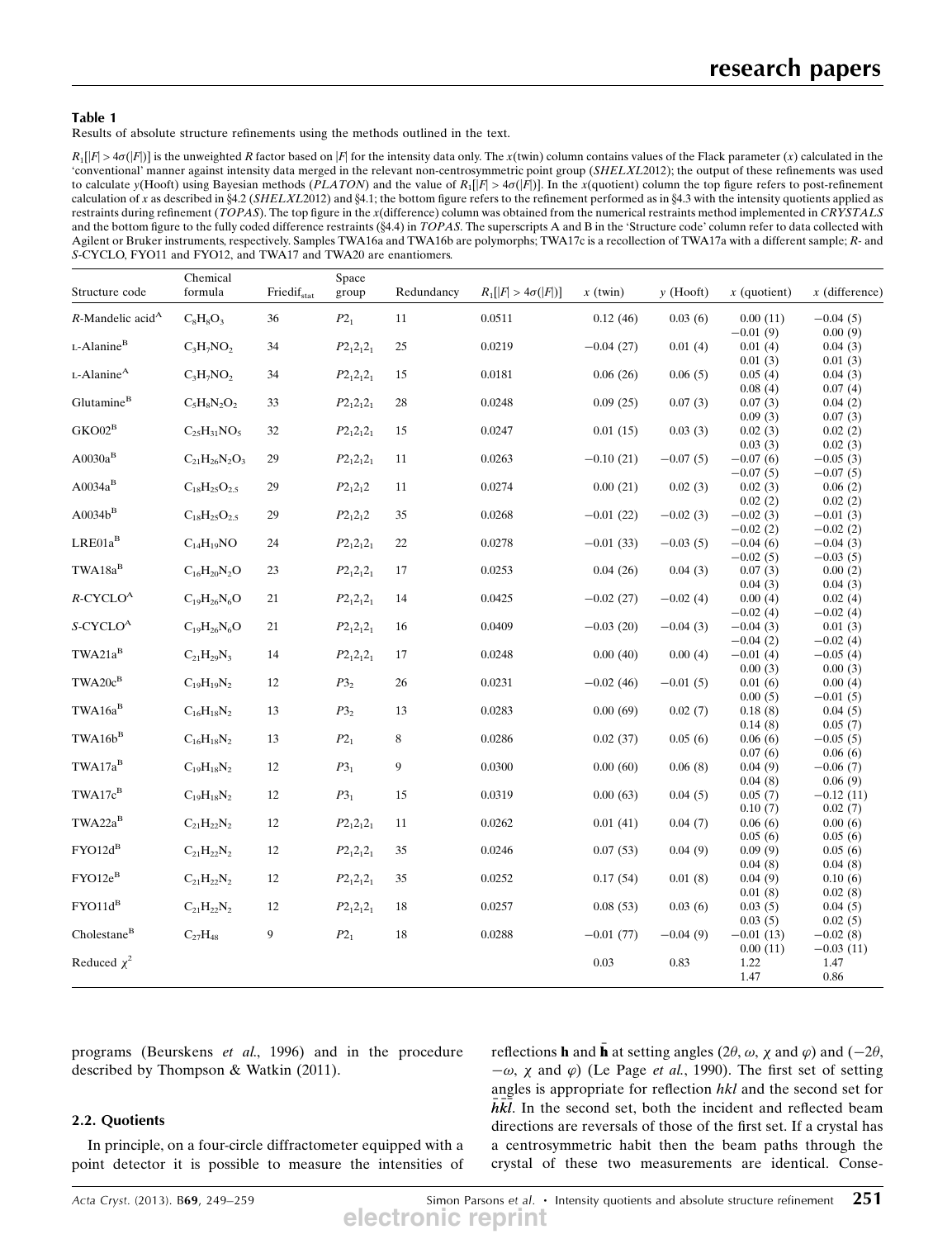quently, their absorption and extinction corrections are identical, and the quotient  $I_{obs}(\mathbf{h})/I_{obs}(\mathbf{\bar{h}})$  is absorption and extinction (and scale) free.

The corresponding model quotient can be written in terms of  $|F_{\text{single}}(\mathbf{h})|^2$  and  $|F_{\text{single}}(\bar{\mathbf{h}})|^2$ 

$$
\frac{I_{\text{model}}(\mathbf{h})}{I_{\text{model}}(\bar{\mathbf{h}})} = \frac{(1-x)|F_{\text{single}}(\mathbf{h})|^2 + x|F_{\text{single}}(\bar{\mathbf{h}})|^2}{(1-x)|F_{\text{single}}(\bar{\mathbf{h}})|^2 + x|F_{\text{single}}(\mathbf{h})|^2}.
$$
(4)

While this type of formulation has been used in the structure refinement of the kinase inhibitor roscovitine (Wang et al.,  $2001$ ), it is non-linear in x, and the standard uncertainties of quotients defined for  $\bf{h}$  and  $\bf{\bar{h}}$  are not the same. These problems are removed, and the independence from absorption, extinction and scale maintained, by reformulating the quotients in terms of sums and differences of Friedel-pair intensities, so that the observed quotients

$$
Q_{\rm obs}(\mathbf{h}) = \frac{I_{\rm obs}(\mathbf{h}) - I_{\rm obs}(\bar{\mathbf{h}})}{I_{\rm obs}(\mathbf{h}) + I_{\rm obs}(\bar{\mathbf{h}})} = \frac{D_{\rm obs}(\mathbf{h})}{2A_{\rm obs}(\mathbf{h})}
$$
(5)

are modelled with

$$
Q_{\text{model}}(\mathbf{h}) = \frac{I_{\text{model}}(\mathbf{h}) - I_{\text{model}}(\bar{\mathbf{h}})}{I_{\text{model}}(\mathbf{h}) + I_{\text{model}}(\bar{\mathbf{h}})} = \frac{D_{\text{model}}(\mathbf{h})}{2A_{\text{model}}(\mathbf{h})}
$$

$$
= (1 - 2x)Q_{\text{single}}(\mathbf{h})
$$
(6)

where

$$
Q_{\text{single}}(\mathbf{h}) = \frac{|F_{\text{single}}(\mathbf{h})|^2 - |F_{\text{single}}(\bar{\mathbf{h}})|^2}{|F_{\text{single}}(\mathbf{h})|^2 + |F_{\text{single}}(\bar{\mathbf{h}})|^2},
$$
  

$$
2A_{\text{obs}}(\mathbf{h}) = I_{\text{obs}}(\mathbf{h}) + I_{\text{obs}}(\bar{\mathbf{h}}) \text{ and}
$$
  

$$
2A_{\text{model}}(\mathbf{h}) = I_{\text{model}}(\mathbf{h}) + I_{\text{model}}(\bar{\mathbf{h}}).
$$

All of the test data-sets used in this study were collected using modern diffractometers equipped with area detectors. These do not in general perform reversed beam-path measurements, and so our initial contention that quotients can be measured in such a way that errors cancel does not hold.<sup>2</sup> For such data we follow Parsons, Pattison & Flack (2012) in writing

$$
I_{\text{obs}}(\mathbf{h}) = [s(\mathbf{h}) + \Delta s(\mathbf{h})]I_{\text{model}}(\mathbf{h})
$$
\n(7)

$$
I_{\text{obs}}(\bar{\mathbf{h}}) = [s(\mathbf{h}) - \Delta s(\mathbf{h})]I_{\text{model}}(\bar{\mathbf{h}}),
$$
\n(8)

where  $s(\mathbf{h})$  and  $\Delta s(\mathbf{h})$  are the average and half-difference of the systematic errors in reflections  $I_{obs}(\mathbf{h})$  and  $I_{obs}(\mathbf{\bar{h}})$ remaining after the application of a multi-scan correction. If the term  $Q_{model}(\mathbf{h})[\Delta s(\mathbf{h})/s(\mathbf{h})]$  is small enough that  $(1 - Q_{\text{model}}(\mathbf{h})[\Delta s(\mathbf{h})/s(\mathbf{h})])$  is a good approximation for<br> $(1 + Q_{\text{model}}(\mathbf{h})[\Delta s(\mathbf{h})/s(\mathbf{h})])^{-1}$  this leads to  $(1 + Q_{\text{model}}(\mathbf{h})[\Delta s(\mathbf{h})/s(\mathbf{h})])^{-1}$ , this leads to

$$
Q_{\text{obs}}(\mathbf{h}) \simeq Q_{\text{model}}(\mathbf{h}) + [1 - Q_{\text{model}}^2(\mathbf{h})] \frac{\Delta s(\mathbf{h})}{s(\mathbf{h})}
$$

$$
- Q_{\text{model}}(\mathbf{h}) \left(\frac{\Delta s(\mathbf{h})}{s(\mathbf{h})}\right)^2.
$$
(9)

In practice  $|Q_{model}(\mathbf{h})|$  is usually considerably less than 1, and so provided the difference in systematic errors in  $I_{obs}(\mathbf{h})$  and  $I_{obs}(\mathbf{\bar{h}})$  is small relative to the overall systematic error, the assumption that  $Q_{model}(\mathbf{h}) = Q_{obs}(\mathbf{h})$  should still hold approximately.

Equation (6) can also be interpreted as being equivalent to equation (3) with an additional weighting term,  $1/2A_{\text{model}}(\mathbf{h})$ . The incorporation of this term can be justified on the basis of the leverage analysis presented in Parsons, Wagner et al. (2012), in which it was shown that the data with the greatest influence on the precision of the Flack parameter were those with weak to moderate intensities. The factor  $1/2A_{\text{model}}(\mathbf{h})$  upweights these data. Very weak data, which have little leverage on the Flack parameter but high values of  $Q_{obs}(\mathbf{h})$  on account of a small value of  $A_{obs}(\mathbf{h})$ , should be omitted from an analysis based on quotients.

## 3. Experimental

#### 3.1. Data-sets

A series of test data-sets was used in this study; selected crystal data are given in Table 1. The compounds selected for study contain no element heavier than oxygen, and all have Friedif<sub>stat</sub> of 36 or less for Cu  $K\alpha$  radiation. R-Mandelic acid and L-alanine were obtained from Sigma–Aldrich and were used as received; for other samples solution-phase optical rotation measurements or chiral separation established enantiomeric excesses of  $> 98\%$ . Resonant scattering factors  $f'$ and  $f''$  are independent of resolution, and the contribution of resonant relative to non-resonant scattering is therefore greatest at high values of sin  $\theta/\lambda$ . For this reason the test datasets were collected at low temperature. Data-sets were highly redundant, with average multiplicities of observations between 8 and 35.

Data-sets for the samples listed in Table 1 carrying the superscript A were collected with Cu  $K\alpha$  radiation on an Agilent Technologies SuperNova incorporating a microsource generator. The temperature of data collection was 150 K except for R-mandelic acid. This material crystallizes as plates, and cooling to 150 K was found to cause strain-broadening, and so data were collected at 220 K. Processing, including integration and a multi-scan absorption correction (Blessing, 1995), was accomplished with CrysAlis PRO (Oxford Diffraction Ltd, 2010).

Data-sets carrying the superscript B were collected using Cu  $K\alpha$  radiation at 100 K using a Bruker Microstar fine-focus rotating anode generator with a SMART 6000 CCD detector or a Bruker D8 microsource, also equipped with a SMART 6000 detector. Data were processed with SAINT (Bruker– Nonius, 2006) and corrected for absorption and other

<sup>&</sup>lt;sup>2</sup> A referee to this paper pointed out that reverse-beam measurements can be made for low-angle reflections on a four-circle diffractometer with an area detector by measuring  $360^{\circ}$   $\varphi$ -scans at  $\chi = +90$  and  $-90^{\circ}$ . In this case Friedel pairs fall on the same pixels of the detector eliminating another source of pairs fall on the same pixels of the detector eliminating another source of possible systematic error. The use of data collected in this way for measuring  $Q_{obs}(\mathbf{h})$  is a very interesting avenue for further work.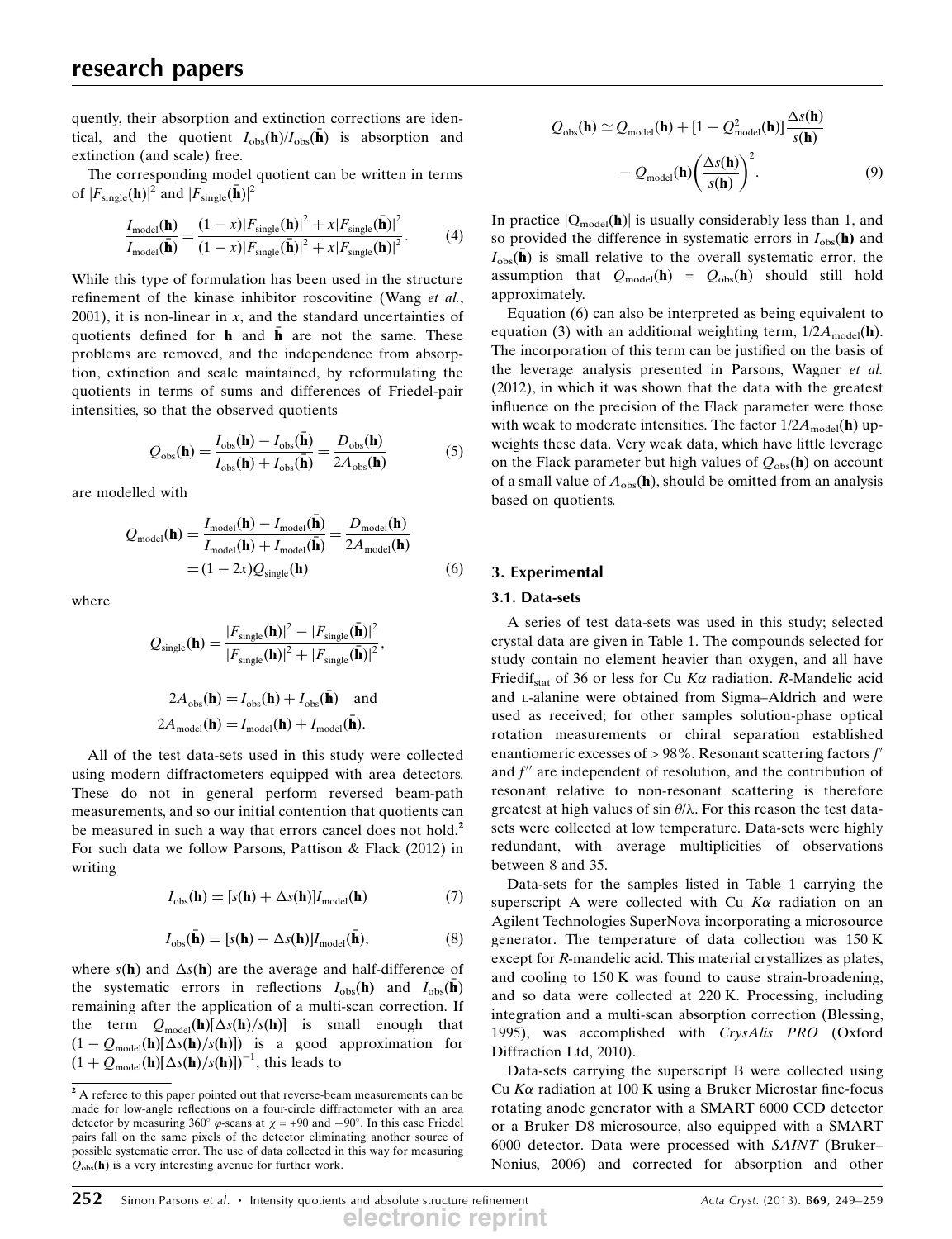systematic errors using the multi-scan procedure SADABS (Bruker-Nonius, 2006; Sheldrick, 2008a).

Data were merged using SORTAV with unit weights and robust-resistant down-weighting of outliers (Blessing, 1997).<sup>3</sup>

#### 3.2. Absolute structure refinement in SHELXL2012

Structures were solved using direct methods (SHELXS; Sheldrick, 2008b) or charge flipping (SUPERFLIP; Palatinus & Chapuis, 2007) and refined against  $|F|^2$  in SHELXL2012 (beta test version 2012/9) using all data (Sheldrick, 2012). Data were merged in point groups 2, 222 or 3 for the monoclinic, orthorhombic and trigonal structures, respectively. Isopropyl groups in structures R- and S-CYCLO are disordered over two orientations (Wang et al., 2001). The disorder components were restrained to have similar bond distances and angles. The water of crystallization in structure A0034a is disordered about a crystallographic twofold axis, which also induces disorder in two hydroxyl H-atom positions. All fullweight non-H atoms were refined with anisotropic displacement parameters. Full weight H atoms were refined freely; those part of disordered groups were either refined with restraints (A0034a) or placed in ideal positions (R- and S-CYCLO). The Flack parameter was refined either by fullmatrix least squares (i.e. using the TWIN/BASF commands in the SHELXL .ins file) or post-refinement based on quotients defined in  $\S2.2$ . The results of the first of these refinements were used to calculate the Hooft parameter via the BIJVOET routine in PLATON. In all cases a Gaussian prior was used (Hooft et al., 2008; Spek, 2003).

#### 3.3. Absolute structure refinement in CRYSTALS

The same models as described above were refined in CRYSTALS (Version 14.40; Betteridge et al., 2003) and the Flack parameter estimated via the procedure described by Thompson & Watkin (2011).

#### 3.4. Absolute structure refinement in TOPAS-Academic

TOPAS-Academic, Version 5 (Coelho, 2012), allows userequations to be written in the form of a function, in a similar way to the definition of a function or subroutine in a programming language such as Fortran or C++ (Coelho et al., 2011). These equations can then be used in restraints or to define other parameters. This option enables equation (6) to be incorporated into the refinement in the form of a set of restraints where the equation is coded in terms of atomic positional, displacement and occupancy parameters for each quotient.

The quotients  $Q_{obs}(\mathbf{h})$  were calculated from the integrated data-sets using reflections for which both  $I_{obs}(\mathbf{h})$  and  $I_{obs}(\mathbf{\bar{h}})$ were greater than three times their respective uncertainties.

This cut-off condition eliminates quotients which are large because the term  $A_{obs}(\mathbf{h})$  is small (see §2.2).  $Q_{obs}(\mathbf{h})$  may also be calculated using XPREP (Sheldrick, 2001). Outlier data for which  $|D_{obs}(\mathbf{h})|$  was greater than twice the maximum value of  $|D_{\text{single}}|$  were also excluded. This condition mirrors the procedure used for outlier detection in the Bijvoet routine in PLATON (Spek, 2003). For surviving data the standard uncertainty  $u[Q<sub>obs</sub>(h)]$  was propagated from the values of u  $[I_{obs}(\mathbf{h})]$  and u  $[I_{obs}(\mathbf{h})]$  obtained from merging

$$
u[Q_{\rm obs}(\mathbf{h})] =
$$
  

$$
\frac{2}{[I_{\rm obs}(\mathbf{h}) + I_{\rm obs}(\bar{\mathbf{h}})]^2} \{I_{\rm obs}^2(\mathbf{h})u^2[I_{\rm obs}(\bar{\mathbf{h}})] + I_{\rm obs}^2(\bar{\mathbf{h}})u^2[I_{\rm obs}(\mathbf{h})]\}^{1/2}.
$$

The observations used in TOPAS for refinement took the form of Friedel-averaged intensity data,  $A_{obs}(\mathbf{h})$ , and quotients,  $Q_{obs}(\mathbf{h})$ , the latter in the form of restraints.

The values of  $A_{obs}$ (h) and their uncertainties were obtained by merging the centric and paired acentric data in the relevant Laue group (e.g. mmm for an orthorhombic structure). Any unpaired acentric data were omitted. The structure was first refined in CRYSTALS against  $A_{obs}(\mathbf{h})$  only, and the weighting scheme optimized. This weighting scheme was then held fixed in subsequent refinement in TOPAS. The  $A_{obs}$ (h) values were modelled both in CRYSTALS and TOPAS using a Flack parameter equal to 0.5 in order to correctly account for the averaging of Friedel-pair intensities.

The quotient data,  $Q_{obs}(\mathbf{h})$ , were modelled with equation (6) using a second Flack parameter; it is this parameter which characterizes the absolute structure. The quotient restraints were initially given a weight,  $w_{\text{restraint}}(\mathbf{h}) = 1/u^2 [Q_{\text{obs}}(\mathbf{h})]$ . After initial cycles of refinement the values of the deviates  $w_{\text{restriction}}^{1/2}(\mathbf{h})[Q_{\text{obs}}(\mathbf{h}) - Q_{\text{model}}(\mathbf{h})]$  were used to calculate a reduced  $\mathbf{v}^2$  statistic. The structure was then re-refined with the reduced  $\chi^2$  statistic. The structure was then re-refined with the quotient restraint weights scaled by  $1/\chi^2$ . A normal probability plot (Abrahams & Keve, 1971) of deviates was also inspected to detect further outliers and for validation purposes.

The same procedure was applied to the refinement using difference restraints based on equation (3). No cut-off condition based on values of  $I_{obs}(\mathbf{h})/u(I_{obs}(\mathbf{h}))$  was applied, but outliers were detected as described above. The initial restraint weights were  $w_{\text{restraint}}(\mathbf{h}) = 1/u^2 [D_{\text{obs}}(\mathbf{h})] = 1/(u^2 [I_{\text{obs}}(\mathbf{h})] +$  $u^2[I_{obs}(\bar{\mathbf{h}})]$ , but these were rescaled after initial cycles of refinement, also as described above.

Clearly it is only possible to calculate  $Q_{obs}(\mathbf{h})$  and  $D_{obs}(\mathbf{h})$ for acentric data where both  $I_{obs}(\mathbf{h})$  and  $I_{obs}(\mathbf{h})$  have been measured; coverage statistics along with numbers of data omitted as outliers are given in Table 2. Input files for quotient refinement of  $L$ -alanine<sup>B</sup> in  $TOPAS$ -Academic are available in the supplementary material.

Programs written to calculate  $Q_{obs}(\mathbf{h})$  and  $D_{obs}(\mathbf{h})$ , detect outliers and write files of symbolic restraints made use of subroutines available in the CrysFML Fortran library (Rodríguez-Carvajal & González Platas, 2009).

<sup>&</sup>lt;sup>3</sup> Supplementary data for this paper are available from the IUCr electronic archives (Reference: GP5062). Services for accessing these data are described at the back of the journal.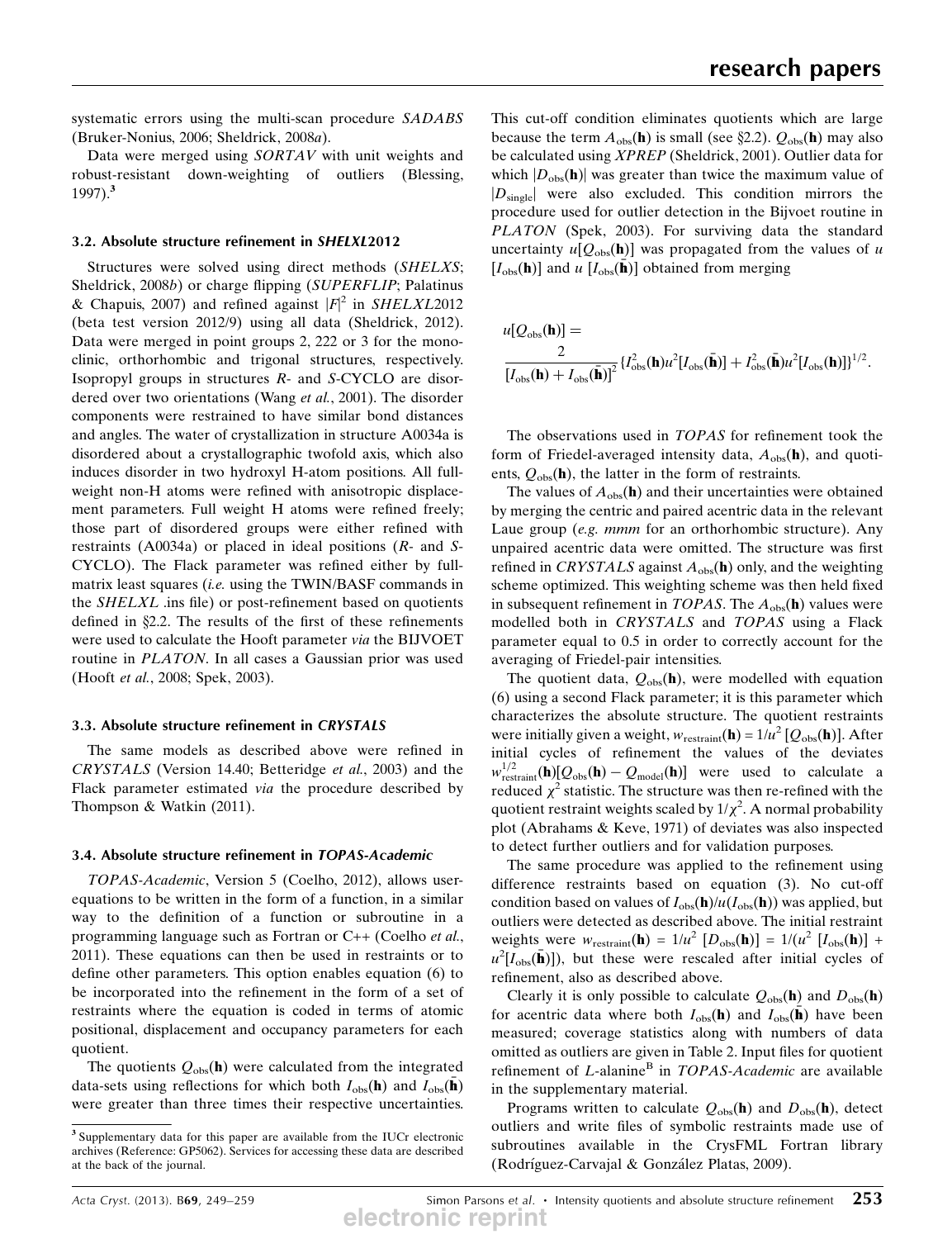#### Table 2

Data-set statistics.

The columns contain the compound identifier, the total number of data measured, the number of centric data, the number of paired acentric data used for generating difference and quotient restraints, the number of unpaired acentric data, the number of outlying pairs for which  $|D_{obs}(\mathbf{h})| > 2|D_{single, max}|$ , and the number of difference and quotient restraints used. The figures in brackets in the last two columns are the number of outliers omitted after normal probability plot analysis.

| Code                                    | Measured | Centric        | Paired<br>acentric | Unpaired<br>acentric | Outlying<br>pairs | Differences | <b>Quotients</b> |
|-----------------------------------------|----------|----------------|--------------------|----------------------|-------------------|-------------|------------------|
|                                         |          |                |                    |                      |                   |             |                  |
| $R$ -Mandelic acid <sup>A</sup>         | 2858     | 298            | 2546               | 8                    | 3                 | 1273        | 1140             |
| L-Alanine <sup>B</sup>                  | 776      | 189            | 570                | 5                    | 6                 | 285         | 284              |
| $L$ -Alanine <sup>A</sup>               | 740      | 184            | 540                | $\overline{0}$       | 8                 | 270         | 270              |
| Glutamine <sup>B</sup>                  | 1177     | 265            | 898                | $\overline{c}$       | 6                 | 449         | 449              |
| ${\rm GKO}^{\scriptscriptstyle{\rm B}}$ | 4073     | 588            | 3450               | $\mathbf{1}$         | 17                | 1725        | 1685             |
| $\mbox{A}0030a^{\mbox{\scriptsize B}}$  | 3333     | 518            | 2770               | 3                    | 21                | 1385        | 1331             |
| $A0034a^B$                              | 2757     | 470            | 2256               | 3                    | 14                | 1128        | 1127             |
| $A0034b^{B}$                            | 2673     | 463            | 2202               | $\overline{0}$       | $\overline{4}$    | 1101        | 1099             |
| $LRE01a^B$                              | 2261     | 418            | 1800               | 3                    | 20                | 900         | 894              |
| $TWA18a^B$                              | 2488     | 407            | 2046               | $\mathbf{1}$         | 17                | 1023        | 1021             |
| $R$ -CYCLO <sup>A</sup>                 | 7983     | 921            | 7008               | 12                   | 21                | 3504        | 3454             |
| S-CYCLO <sup>A</sup>                    | 8240     | 939            | 7242               | 9                    | 25                | 3620 [1]    | 3606 [1]         |
| TWA21a <sup>B</sup>                     | 3071     | 471            | 2520               | 6                    | 37                | 1260        | 1258             |
| TWA20c <sup>B</sup>                     | 2545     | $\Omega$       | 2476               | 1                    | 34                | 1238        | 1238             |
| TWA16a <sup>B</sup>                     | 2167     | $\overline{0}$ | 2082               | 73                   | 6                 | 1041        | 1036 [5]         |
| $TWA16b^B$                              | 4711     | 220            | 4034               | 29                   | 214               | 2017        | 1984             |
| TWA17a <sup>B</sup>                     | 2657     | $\mathbf{0}$   | 2580               | 3                    | 37                | 1290        | 1286             |
| TWA17c <sup>B</sup>                     | 2657     | $\theta$       | 2572               | $\mathbf{1}$         | 42                | 1286        | 1283 [3]         |
| $TWA22a^{B}$                            | 2920     | 508            | 2344               | 4                    | 32                | 1172        | 1168             |
| $FYO12d^B$                              | 2901     | 463            | 2372               | $\overline{0}$       | 33                | 1186        | 1158             |
| $FYO12e^{B}$                            | 2894     | 458            | 2380               | 4                    | 26                | 1190        | 1167             |
| $FYO11d^B$                              | 2887     | 453            | 2366               | $\overline{c}$       | 33                | 1183        | 1173             |
| Cholestane <sup>B</sup>                 | 8266     | 478            | 7120               | $\overline{c}$       | 333               | 3560        | 3546             |

## 4. Results and discussion

#### 4.1. Conventional refinement of the Flack parameter

The results of 'conventional' refinement of  $x$ , that is as a twin factor in full-matrix least squares, are listed in Table 1 in the column  $x$ (twin). They are completely consistent with the results of Flack & Bernardinelli (2008a), which indicates that compounds with Friedi $f_{\text{stat}}$  in the range 9-36 would be expected to yield standard uncertainties of the Flack parameter of between 0.8 and 0.2. None of the conventional refinements yields a Flack parameter with sufficient precision to enable a conclusion to be made about the absolute structures of the crystals being studied.

It is, however, remarkable that the values of the Flack parameter in Table 1 cluster around zero much more tightly than would be anticipated on the basis of their high standard uncertainties. The reduced  $\chi^2$  calculated from the data in the  $x(twin)$  column (assuming the true value of x is zero in each case) is only 0.031, suggesting that the uncertainties are overestimated by a factor of 5.5, meaning that more information about absolute structure is present in the data than implied by the uncertainties calculated by least squares. While this finding runs counter to the general underestimation of standard uncertainties in crystallographic least squares (Hamilton & Abrahams, 1970), it is consistent with Thompson & Watkin's (2011) histogram of Flack parameters obtained from refinements of 150 structures with Friedif<sub>stat</sub> in the range 3.4–10.8. The histogram was centred at zero; had the data been

devoid of absolute structure information, the histogram should have been centred about 0.5.

It appears that conventional refinement of  $x$  yields rather pessimistic uncertainty estimates. Although the data quoted in Table 1 were derived using SHELXL2012, similar results were obtained with CRYSTALS and TOPAS. The methods published elsewhere by Hooft et al. (2008, 2010), Thompson & Watkin (2011) and Parsons, Wagner et al. (2012) and those described below attempt to obtain more realistic uncertainty estimates.

#### 4.2. Post-refinement estimation of the Flack parameter using quotients

Values of  $Q_{obs}(\mathbf{h})$  [equation (5)] can be calculated using the observed intensity data, while values of  $Q_{\text{single}}(\mathbf{h})$ [equation (6)] can be calculated from the refinement model. A 'Q plot' of  $Q_{obs}$ (h) against  $Q_{single}$ (h) should be a straight line passing through the origin with a gradient of  $(1 - 2x)$ . Similarly, a<br>  $(D, \text{plot'})$  of  $(D, \text{th})$  fequation (2) 'D plot' of  $D_{\text{obs}}(\mathbf{h})$  [equation (2)]

against  $D_{single}$ (h) [equation (3)] should also be linear with a gradient of  $(1 - 2x)$ .<br>The method can be

The method can be illustrated with reference to the data collected for l-alanine. The gradient of the weighted leastsquares best straight line in the  $Q$  plot shown in Fig.  $1(a)$  is 0.984 (68), which yields a value of the Flack parameter of 0.01 (3). This estimate is very much more precise than that obtained with the same data in a conventional refinement. Some of the error bars in Fig. 1 are huge, but these points have little influence on the (weighted) fit. Much more important is the very clear unit slope in the bulk of the data points.

As the effects of resonant scattering become smaller, the trend in Q-plots becomes harder to discern by eye, as illustrated in the plot for cholestane (Friedif<sub>stat</sub> = 9) in Fig. 1(*b*). The least-squares fit for the data shown nevertheless yields a Flack parameter of  $-0.02$  (12). Part of the problem in Fig. 1(*b*) is that the majority of points have little influence on the fit. Fig. is that the majority of points have little influence on the fit. Fig.  $1(c)$  shows the 200 most influential points in Fig.  $1(b)$  (as measured by their leverages; Parsons, Wagner et al., 2012; Prince, 2004; Merli et al., 2000). The noticeable gap in the middle of the plot occurs because for a one-parameter linear fit the leverages are proportional to  $Q_{\text{single}}^2(\mathbf{h})$ ; other missing points in Fig. 1(c) have a low leverage on account of their high points in Fig.  $1(c)$  have a low leverage on account of their high error bars. Although not exactly obvious, the trend in Fig.  $1(c)$ is a little clearer than it is in Fig.  $1(b)$ . More significantly the value of x obtained for these points is  $0.09$  (15): even though we are only working with  $\sim$  5% of the data, the precision is only marginally affected.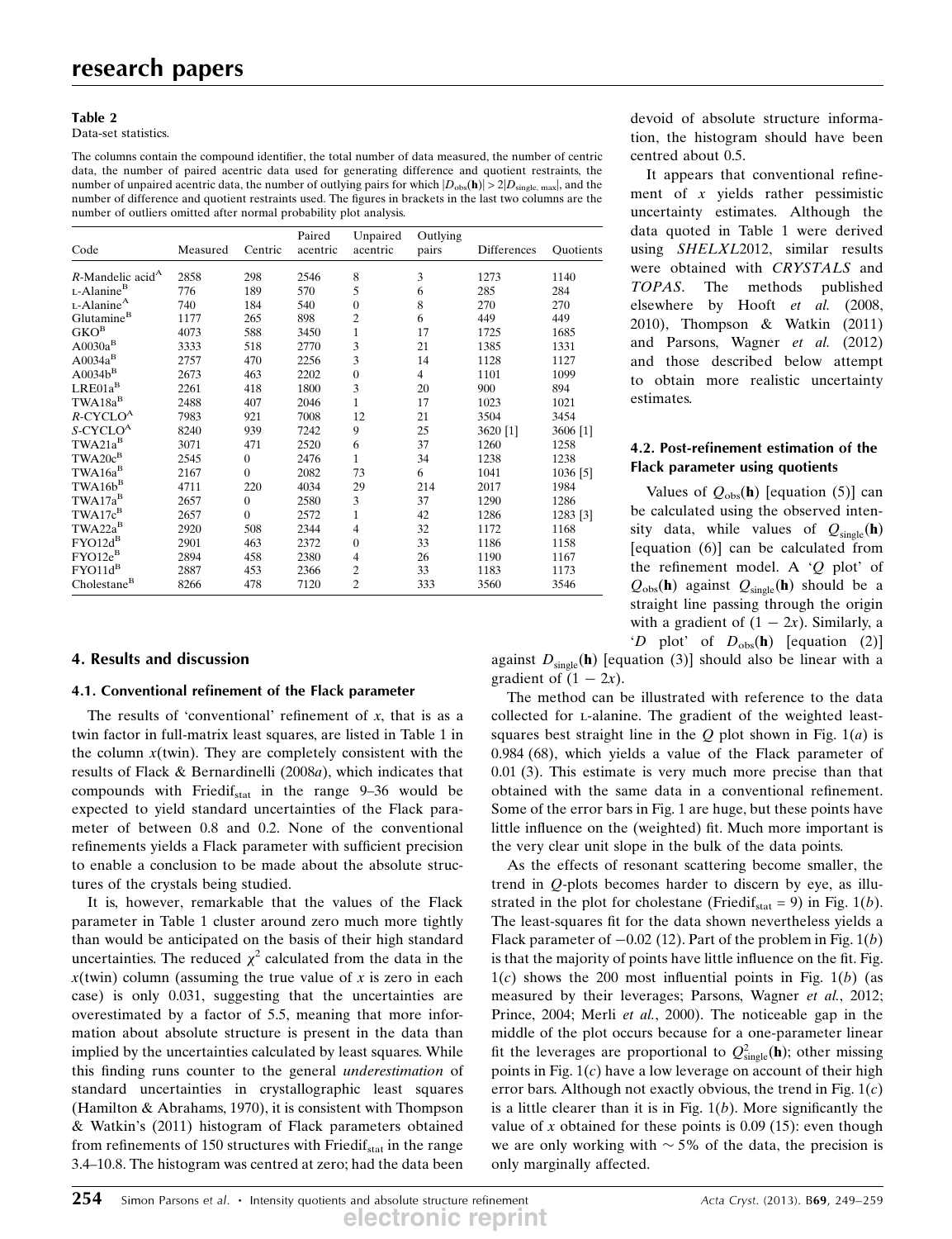This linear Q-fitting method has been incorporated into SHELXL2012, and the results for the other compounds studied are the top values listed in the column labelled 'x(quotient)' in Table 1. Also included in Table 1 [in column y(Hooft)] are the estimates of Hooft's Bayesian method. The results of the two procedures are in excellent agreement, both



Figure 1

Plot of  $Q_{obs}(\mathbf{h})$  against  $Q_{single}(\mathbf{h})$  [as defined in equations (5) and (6)] for (a) L-alanine and (b) cholestane. (c) as (b), but only the top 200 most influential points are shown; the axes are chosen to be the same as  $(b)$ .

showing consistently higher precision than conventional methods  $[x(twin)]$ .

### 4.3. Estimation of the Flack parameter using quotient data

Although the method described in  $§4.2$  yields precise and accurate values of the Flack parameter, like other postrefinement methods, it has the disadvantage that  $x$  is not allowed to correlate with other parameters. A way around this difficulty is to incorporate equation (6) into the structure refinement (Murphy et al., 2010; Parsons & Flack, 2004; Wang et al., 2001). Values of  $Q_{obs}$ (h) defined in equation (5) are calculated from the intensity data, as before, but facilities available in TOPAS enable  $Q_{single}(\mathbf{h})$  to be written in terms of the parameters of the refinement model (atomic coordinates, displacement parameters and occupancies) and built into the refinement as an equation of restraint; an example is provided in the supplementary material. The Flack parameter can now correlate with other parameters during refinement.

A quotient can be defined for each Friedel pair of intensities in the data-set so that the observations in the refinement now take the form of Friedel-averaged intensity measurements,  $A_{obs}(\mathbf{h})$ , and the quotients,  $Q_{obs}(\mathbf{h})$ . The values of  $A<sub>obs</sub>(h)$  are obtained by merging the centric and paired acentric data in the centrosymmetric Laue group, and all absolute structure information is contained in the quotients. The number of quotients used in the test examples lay between a few hundred to several thousand depending on the size of the structure (details are in Table 2).

The bottom values listed in the  $x$ (quotient) column of Table 1 show the results. They are very similar to those obtained with the post-refinement procedure described in  $\S 4.2$ , and much more precise than those obtained with the conventional refinement technique. Acceptable precision has been obtained for data-sets with Friedif<sub>stat</sub> as low as 12.

The Flack parameter is sensitive to outliers in the data, and it is important that these are detected and eliminated. The sensitivity to outliers can be illustrated using the data-set TWA16a. A refinement performed with no outlier elimination at all yielded a Flack parameter equal to 0.18 (8). A normal probability plot calculated for this refinement (Fig. 2) was linear, but with one point (at the bottom left in Fig. 2) deviating substantially from the straight line. Elimination of this one observation changed the value of x to  $0.08(8)$ .

Normal probability plots are a powerful means for detecting outliers, although in this work we follow Spek's procedure in *PLATON* in eliminating Friedel pairs with  $|D_{obs}(\mathbf{h})|$  more than twice the maximum calculated absolute difference for the entire data-set. This is a more objective procedure, although it means that more data are omitted the lower the value of Friedif<sub>stat</sub>. The numbers of outliers omitted are given in Table  $\mathcal{L}$ 

#### 4.4. Estimation of the Flack parameter using difference data

An alternative procedure is to base the restraints on differences rather than quotients. The target value for each restraint is  $D_{obs}$ (h) as defined in equation (2). The model value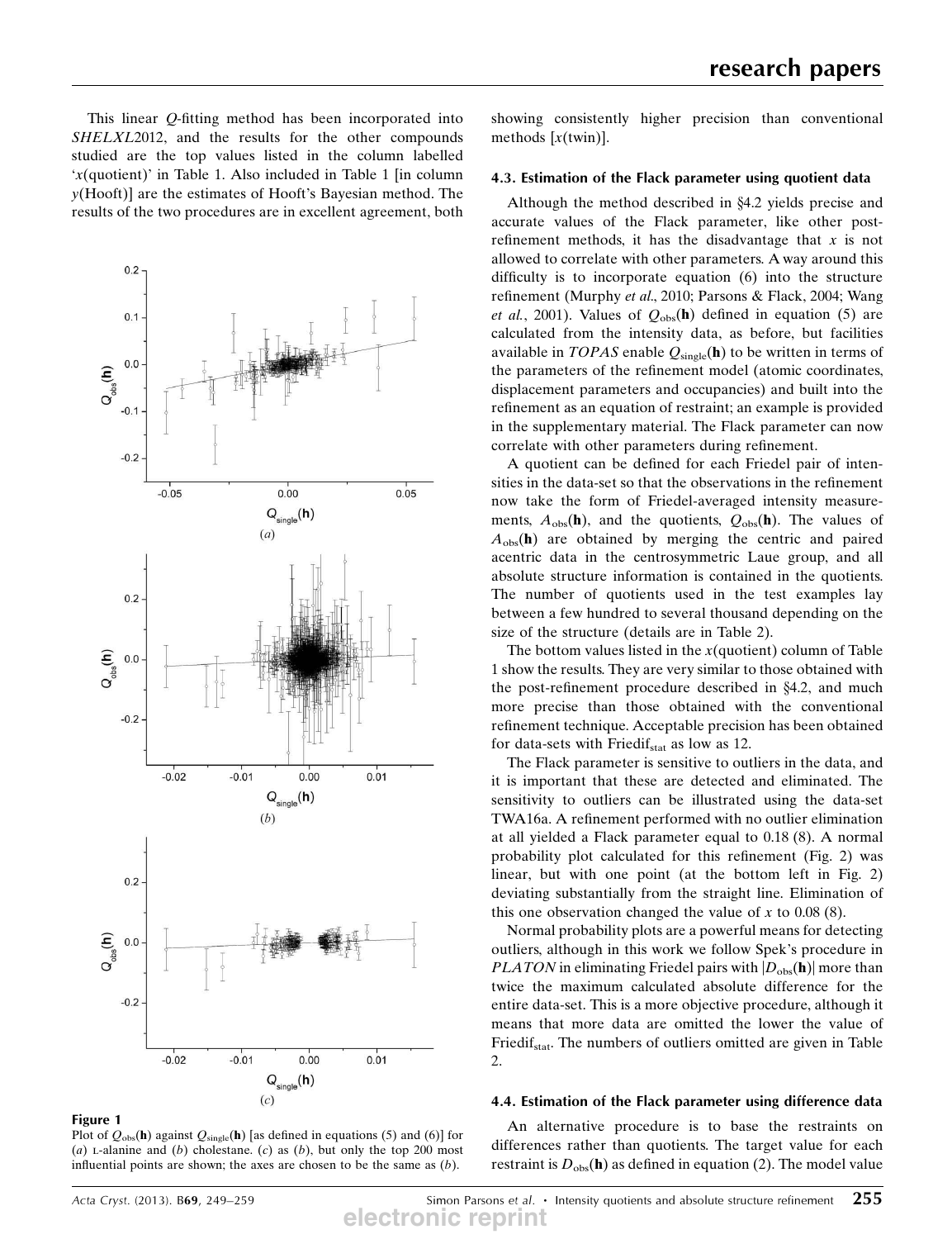#### Table 3

Fitting statistics for the refinements based on quotients and differences.

In the 'Quotient restraints' columns, the intercept, gradient and Pearson  $r^2$  refer to normal probability plots calculated using weighted residuals for the restraints,  $w_{\text{resain}}^{1/2}(\mathbf{h})[Q_{\text{obs}}(\mathbf{h}) - Q_{\text{model}}(\mathbf{h})]$ . Equivalent formulae<br>were used for the 'Difference restraints' columns  $R(D)$  and  $R(D)$  are defined in equation (10 were used for the 'Difference restraints' columns.  $R(Q)$  and  $R(D)$  are defined in equation (10).

|                                 | <b>Quotient</b> restraints |          |                |       | Difference restraints |          |       |       |
|---------------------------------|----------------------------|----------|----------------|-------|-----------------------|----------|-------|-------|
| Code                            | Intercept                  | Gradient | r <sup>2</sup> | R(Q)  | Intercept             | Gradient | $r^2$ | R(D)  |
| $R$ -Mandelic acid <sup>A</sup> | 0.0461                     | 0.993    | 0.986          | 1.003 | 0.0501                | 0.992    | 0.985 | 0.982 |
| L-Alanine <sup>B</sup>          | $-0.0127$                  | 0.995    | 0.982          | 0.776 | $-0.0118$             | 0.994    | 0.980 | 0.825 |
| $L$ -Alanine <sup>A</sup>       | $-0.0503$                  | 1.002    | 0.997          | 0.892 | $-0.0471$             | 1.002    | 0.997 | 0.907 |
| Glutamine <sup>B</sup>          | $-0.0158$                  | 1.002    | 0.998          | 0.913 | $-0.0219$             | 1.002    | 0.998 | 0.904 |
| $GKO^B$                         | 0.0019                     | 1.000    | 0.998          | 0.925 | 0.0072                | 1.000    | 0.998 | 0.951 |
| $A0030a^B$                      | $-0.0517$                  | 0.998    | 0.997          | 0.965 | $-0.0525$             | 0.998    | 0.997 | 0.964 |
| $A0034a^B$                      | 0.0036                     | 1.000    | 0.997          | 0.873 | 0.0070                | 1.000    | 0.997 | 0.923 |
| $A0034b^{B}$                    | 0.0547                     | 0.999    | 0.998          | 0.832 | 0.0555                | 0.999    | 0.998 | 0.878 |
| $LRE01a^B$                      | 0.1018                     | 0.995    | 0.996          | 0.959 | 0.1057                | 0.994    | 0.996 | 0.931 |
| $TWA18a^B$                      | 0.0175                     | 0.999    | 0.996          | 0.886 | 0.0166                | 0.999    | 0.996 | 0.921 |
| $R$ -CYCLO <sup>A</sup>         | $-0.0300$                  | 0.999    | 0.997          | 0.979 | $-0.0269$             | 0.999    | 0.998 | 0.981 |
| S-CYCLO <sup>A</sup>            | $-0.0017$                  | 1.000    | 0.999          | 0.944 | $-0.0019$             | 1.000    | 0.999 | 0.967 |
| $TWA21a^B$                      | 0.0015                     | 0.999    | 0.996          | 0.916 | 0.0002                | 1.000    | 0.996 | 0.962 |
| $TWA20c^B$                      | 0.0138                     | 1.000    | 0.998          | 0.961 | 0.0153                | 1.000    | 0.998 | 0.990 |
| $TWA16a^B$                      | 0.0016                     | 1.000    | 0.996          | 1.001 | 0.0030                | 1.000    | 0.993 | 0.998 |
| $TWA16b^B$                      | $-0.0106$                  | 0.999    | 0.997          | 0.991 | $-0.0027$             | 0.998    | 0.994 | 0.987 |
| $TWA17a^B$                      | $-0.0078$                  | 0.999    | 0.996          | 0.981 | $-0.0079$             | 0.999    | 0.996 | 0.990 |
| TWA17c <sup>B</sup>             | 0.0159                     | 1.000    | 0.998          | 0.990 | 0.0132                | 1.000    | 0.997 | 0.984 |
| $TWA22a^B$                      | $-0.0456$                  | 0.997    | 0.994          | 0.986 | $-0.0440$             | 0.997    | 0.994 | 0.984 |
| $FYO12d^B$                      | $-0.0697$                  | 0.997    | 0.995          | 0.998 | $-0.0704$             | 0.996    | 0.995 | 0.997 |
| $\text{FYO12e}^{\text{B}}$      | $-0.0042$                  | 0.998    | 0.993          | 0.994 | 0.0011                | 0.997    | 0.993 | 0.998 |
| $FYO11d^B$                      | $-0.0196$                  | 0.998    | 0.994          | 0.964 | $-0.0241$             | 0.998    | 0.994 | 0.988 |
| Cholestane <sup>B</sup>         | $-0.0046$                  | 1.000    | 0.998          | 0.996 | $-0.0048$             | 1.000    | 0.998 | 0.999 |

 $D_{\text{model}}(\mathbf{h})$  is defined in equation (3) and written in terms of the refinement parameters. The procedure was otherwise identical to that described in  $§4.3$ .

A similar procedure is available in CRYSTALS. Here refinement is carried out against  $|F_{obs}(\mathbf{h})|^2$  data merged in the appropriate crystal (as opposed to Laue) point group and  $D_{\text{model}}(\mathbf{h})$  is a numerical value calculated from the current model (see Fig. 2 in Thompson & Watkin, 2011).



#### Figure 2

Outlier detection. Normal probability plot calculated using observed quotient restraint deviates  $w_{\text{r-stain}}^{1/2}(\mathbf{h})[Q_{\text{obs}}(\mathbf{h}) - Q_{\text{model}}(\mathbf{h})]$  for TWA16a.<br>The extreme point at the bottom left was omitted as an outlier. This plot The extreme point at the bottom left was omitted as an outlier. This plot was calculated prior to rescaling of weights.

The results of the two procedures are listed in the  $x$ (difference) column of Table 1; the top value is obtained from the CRYSTALS procedure, the bottom via explicit restraints. The results are in agreement with each other and those obtained for quotients.

#### 4.5. The extent of error cancellation on taking quotients

The differences defined in equations (2) and (3) are used in the Bayesian and numerical restraint methods for estimation of the Hooft or Flack parameters available in PLATON and CRYSTALS. Our original idea of basing absolute structure analysis on quotients was conceived about a decade ago, when four-circle instruments with point detectors were still in common use. The cancellation of absorption and extinction errors which occurs on taking intensity quotients using reverse-beam measurements of Friedel pair intensities cannot in

general be achieved with modern area-detector instruments (but see footnote 2,  $\S 2.2$ ). The analysis presented in  $\S 2$  suggests that some approximate cancellation of errors occurs provided the difference in systematic errors in  $I_{obs}(\mathbf{h})$  and  $I_{obs}(\mathbf{h})$  is small relative to the overall systematic error.

One means for assessing whether error cancellation is achieved in practice with area-detector data is to compare R factors based on the observed and model values of quotients or differences [equation (10)]. If errors are really cancelled  $R(Q)$  should be systematically lower than  $R(D)$ .

$$
R(Q) = \frac{\sum |Q_{\text{obs}}(\mathbf{h}) - Q_{\text{model}}(\mathbf{h})|}{\sum |Q_{\text{obs}}(\mathbf{h})|}
$$

$$
R(D) = \frac{\sum |D_{\text{obs}}(\mathbf{h}) - D_{\text{model}}(\mathbf{h})|}{\sum |D_{\text{obs}}(\mathbf{h})|}
$$
(10)

Values of  $R(Q)$  and  $R(D)$  are listed for each data-set in Table 3. The differences are mostly quite marginal, a finding consistent with a similar listing in Table 10 of Parsons, Pattison & Flack (2012).

A second method for assessing the presence of systematic errors is to examine normal probability plots based on the weighted residuals restraint  $(\mathbf{h})[Q_{obs}(\mathbf{h}) - Q_{model}(\mathbf{h})]$  and<br>(**b**) for the quotient and difference  $w_{\text{restriction}}^{1/2}(\mathbf{h})[D_{\text{obs}}(\mathbf{h})-D_{\text{model}}(\mathbf{h})]$  for the quotient and difference<br>refinements, respectively. Systematic errors shift the intercent refinements, respectively. Systematic errors shift the intercept of the plot away from the origin and cause the plot itself to deviate from linearity. The intercepts, gradients and Pearson correlation coefficients  $(r^2)$  of normal probability plots for quotient and difference refinements are also listed in Table 3. There is generally rather little systematic difference between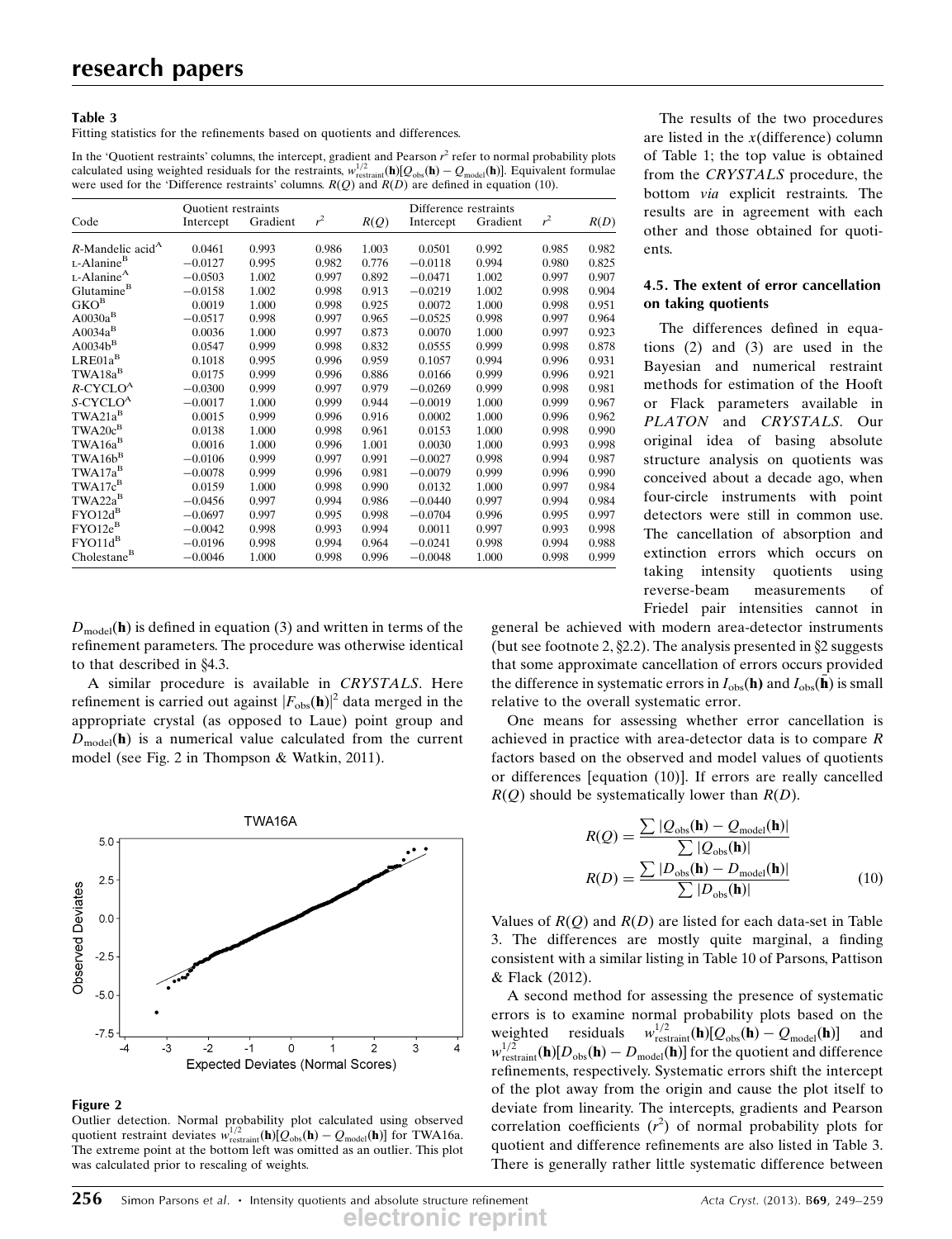the intercepts calculated for quotients or differences, all falling very close to the origin. There is no systematic difference between the correlation coefficients for the quotient and difference plots. The gradients are all near the ideal value of unity, but this is a consequence of the weight-scaling described in §3.4.

The R-factor and normal probability calculations indicate that cancellation of systematic errors can occur on taking quotients of intensities collected with area detectors, but the improvement, if present, is usually small and the results of using either method essentially the same. This is possibly because the assumptions about relative systematic errors referred to above are not met or because absorption and extinction are not the principal systematic errors present.

The linearity and small intercepts of the normal probability plots listed in Table 3 indicate that the weights applied to the quotients and differences reflect the uncertainties in the data. The values of reduced  $\chi^2$  listed in Table 1 are near unity for both quotient and difference-based methods, indicating that the magnitudes of the standard uncertainties are realistic. Taken with the accuracy of the values of the Flack parameters listed in Table 1 this shows that quotient and difference methods are both appropriate for absolute structure determination.

### 4.6. Leverage analysis

Some insight into why the methods presented increase the precision in  $x$  can be gained by considering the relative influences of the observations  $A_{obs}(\mathbf{h})$  and  $Q_{obs}(\mathbf{h})$  or  $D_{obs}(\mathbf{h})$ on the structural and Flack parameters. Leverage analysis was carried out on the refinement of  $L$ -alanine<sup>B</sup> using *CRYSTALS* (Parsons, Wagner et al., 2012).

Fig. 3(a) is a histogram of leverages for the  $|F_{obs}(\mathbf{h})|^2$ (orange) and the  $D_{obs}(\mathbf{h})$  (green) data. The  $D_{obs}(\mathbf{h})$  leverages cluster near zero showing that they have rather little effect on the overall data-fitting. The insensitivity of the structural parameters to the Friedel difference intensities reflects a similar finding described in  $\S 4.1$  of Flack *et al.* (2011).

Fig.  $3(b)$  shows a histogram of the quantity T, which measures the influence of observations on the precision of the Flack parameter (David, 2004; David et al., 1993; Parsons, Wagner et al., 2012; Prince, 2004). Here the situation seen in the leverage plot is reversed, the orange  $|F_{obs}(\mathbf{h})|^2$  data cluster about zero, whereas the green  $D_{obs}(\mathbf{h})$  data span the range  $\pm 100.$ 

The improvement in the precision of the Flack parameter which is gained by using differences or quotients is the result of transforming the observations into one set  $[A_{obs}(\mathbf{h})]$  which is sensitive to the structure but independent of the Flack parameter, and another  $[D_{obs}(\mathbf{h}) \text{ or } Q_{obs}(\mathbf{h})]$  which is sensitive to the Flack parameter, but very insensitive to the atomic parameters. The transformation means that correlation between the Flack parameter and the other refined parameters is essentially absent, and this explains why the results of the post-refinement methods are so similar to those obtained with the method outlined above.

## 5. Concluding remarks

Absolute structure refinements have been carried out for a series of 23 light-atom crystal structures with  $Friedif_{stat}$  values for Cu  $K\alpha$  radiation of between 9 and 36. Accurate values of the Flack parameter and its standard uncertainty were obtained, but with a precision higher and more realistic than conventional refinement. The results of the methods implemented in SHELXL2012, CRYSTALS and PLATON are essentially the same as those obtained when quotients or differences are explicitly coded into the refinement in TOPAS. We conclude that the potential problems discussed in  $§1$ associated with a lack of correlation between the Flack parameter and the other structural parameters are not significant in absolute structure determinations of light-atom compounds. This justifies the use of post-refinement algorithms for absolute structure determination provided a complete set of Friedel pair intensity measurements is available.

On the basis of the results presented in the current paper, and those cited herein, it is possible to provide an outline of the treatment of diffraction data which leads to a reliable value of the Flack parameter with as low and realistic standard



#### Figure 3

Leverage analysis for L-alanine<sup>B</sup>. (a) Leverages of  $|F_{obs}(\mathbf{h})|^2$  and difference data,  $D_{obs}(\mathbf{h})$ . (b) Relative influences of  $|F_{obs}(\mathbf{h})|^2$  and  $D<sub>obs</sub>(h)$  on the precision of the Flack parameter (as expressed by the quantity T). In each case  $|F_{obs}(\mathbf{h})|^2$  data are shown in orange and  $D_{obs}(\mathbf{h})$ data in green.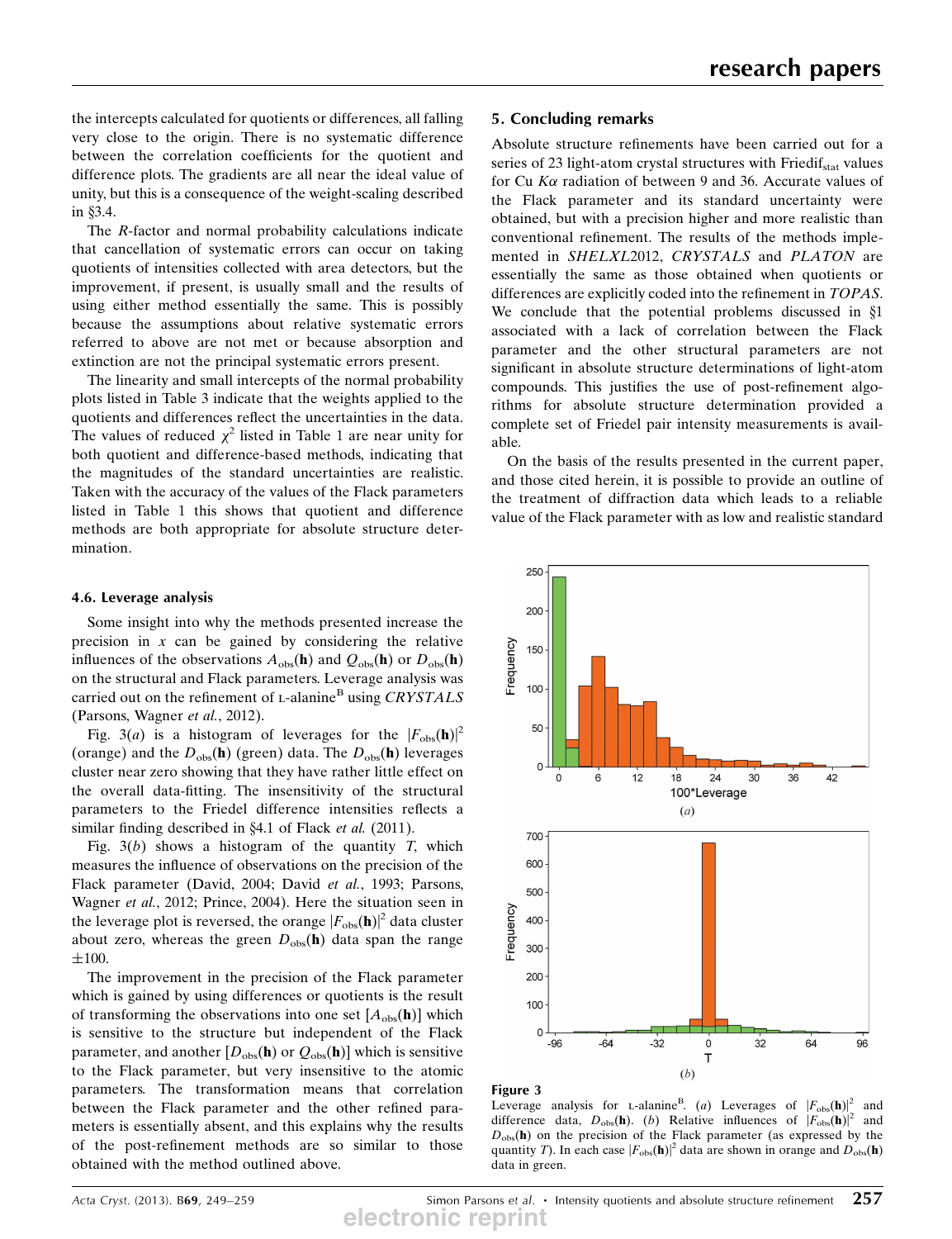uncertainty as possible. The steps are described below in terms of intensity differences  $(D)$ , although they could equally well be applied to quotients  $(Q)$ 

(i) The reflection data-set is separated into three disjoint classes consisting of centric reflections (class c), pairs of Friedel opposites of acentric reflections (class *ap*) and unpaired acentric reflections (class  $au$ ). If the data-set contains an unacceptably large proportion of unpaired acentric reflections, the diffraction data should be recollected with a revised collection strategy. The data in class au are omitted from further analysis.

(ii) The intensities of the pairs of acentric reflections (class ap), are transformed into averages,  $A_{obs}$ (h), and differences,  $D_{\rm obs}(\bf h)$ .

(iii) Least-squares refinement of the structural parameters is undertaken using as data the centric reflections (class c) and the average intensities of the paired Friedel opposites  $[A<sub>obs</sub>(**h**)]$ . This refinement corresponds to a crystal twinned by inversion in a proportion of 50:50, so a value of the Flack parameter fixed at 0.5 should be used. The resulting atomic parameters are unbiased by the effects of resonant scattering and inversion twinning.

(iv) Using the atomic parameters obtained from stage (iii) and a Flack parameter of 0.0, structure-factor amplitudes are calculated for the pairs of Friedel opposites in class ap. This leads to model values  $D_{single}(\mathbf{h})$  corresponding to a single crystal untwinned by inversion.

(v) From a plot of  $D_{obs}(\mathbf{h})$  against  $D_{single}(\mathbf{h})$  one has a powerful tool for validating the absolute-structure determination and obtaining a value of the Flack parameter from a least-squares fit to a straight line passing through the origin. Critical to the success of this fit is the choice of a suitable weighting scheme and the elimination of outliers. The texts of the current paper, and those cited, contain the corresponding information.

The transformation of the data described in (ii) yields one set of observations [the centric data and  $A_{obs}(\mathbf{h})$ ] which is sensitive to the structure but independent of the Flack parameter, and another  $[D_{obs}(\mathbf{h})$  or  $Q_{obs}(\mathbf{h})]$  which is sensitive to the Flack parameter, but highly insensitive to the atomic parameters. The agreement between  $A_{obs}(\mathbf{h})$  and  $A_{model}(\mathbf{h})$  is usually much better than between  $D_{obs}(\mathbf{h})$  and  $D_{model}(\mathbf{h})$  or their equivalents based on quotients (e.g. Flack et al., 2011; Parsons, Pattison et al., 2012); one advantage of the transformation of data into A and D (or  $Q$ ) is that different schemes for the selection of outliers and weights can be applied to each. A conventional refinement is compatible only with a single 'one-size-fits-all' weighting scheme. Use of the transformed data also removes correlation between the Flack parameter and the other structural parameters.

All data in this work were collected with Cu  $K\alpha$  radiation, although there is no reason why the methods described could not be applied to data from more than one source, for example, Cu  $K\alpha$  radiation for the Friedel-averaged intensity data  $A_{obs}$ (h) and Cr  $K\alpha$  radiation for the difference or quotient data  $D_{obs}(\mathbf{h})$  or  $Q_{obs}(\mathbf{h})$ . This will be investigated in due course.

We thank Dr Alan Coelho for making the substantial enhancements to TOPAS-Academic which made the work reported in this paper possible, and Mr Philippe Piechon, Mr Tom Heathcote, Mr Paul McGovern and Dr Oliver Presly for the collection of data used in this work. We would also like to acknowledge the continued interest and advice given by Dr Richard Cooper, Professor George Sheldrick, Dr Devinder Sivia and Dr David Watkin. We thank Dr Robert Westwood (Cyclacel Ltd) for samples of R- and S-CYCLO, and the anonymous referees for their comments on the manuscript of this paper.

## References

- Abrahams, S. C. & Keve, E. T. (1971). Acta Cryst. A27, 157–165.
- Bernardinelli, G. & Flack, H. D. (1985). Acta Cryst. A41, 500–511.
- Betteridge, P. W., Carruthers, J. R., Cooper, R. I., Prout, K. & Watkin, D. J. (2003). J. Appl. Cryst. 36, 1487.
- Beurskens, P. T., Beurskens, G., Bosman, W. P., de Gelder, R., Garcia-Granda, S., Gould, R. O., Israel, R. & Smits, J. M. M. (1996). DIRDIF96. University of Nijmegen, The Netherlands.
- Blessing, R. H. (1995). Acta Cryst. A51, 33–38.
- Blessing, R. H. (1997). J. Appl. Cryst. 30, 421–426.
- Bruker–Nonius (2006). SAINT, Version 7. Bruker-AXS, Madison, Wisconsin, USA.
- Coelho, A. A. (2012). TOPAS-Academic, Version 5. Bruker AXS, Karlsruhe, Germany.
- Coelho, A. A., Evans, J., Evans, I., Kern, A. & Parsons, S. (2011). Powder Diffr. 26, s22–S25.
- David, W. (2004). J. Res. Natl Inst. Stand. Technol. 109, 107.
- David, W. I. F., Ibberson, R. M. & Matsuo, T. (1993). Proc. R. Soc. London Ser. A, 442, 129–146.
- Dittrich, B., Strumpel, M., Schäfer, M., Spackman, M. A. & Koritsánszky, T. (2006). Acta Cryst. A62, 217-223.
- Flack, H. D. (1983). Acta Cryst. A39, 876–881.
- Flack, H. D. (2012). Acta Cryst. C68, e13–e14.
- Flack, H. D. & Bernardinelli, G. (1999). Acta Cryst. A55, 908–915.
- Flack, H. D. & Bernardinelli, G. (2000). J. Appl. Cryst. 33, 1143–1148.
- Flack, H. D. & Bernardinelli, G. (2008a). Acta Cryst. A64, 484–493.
- Flack, H. D. & Bernardinelli, G. (2008b). Chirality, 20, 681–690.
- Flack, H. D., Sadki, M., Thompson, A. L. & Watkin, D. J. (2011). Acta Cryst. A67, 21–34.
- Flack, H. D. & Shmueli, U. (2007). Acta Cryst. A63, 257–265.
- Hamilton, W. C. & Abrahams, S. C. (1970). Acta Cryst. A26, 18–24.
- Hooft, R. W. W., Straver, L. H. & Spek, A. L. (2008). J. Appl. Cryst. 41, 96–103.
- Hooft, R. W. W., Straver, L. H. & Spek, A. L. (2010). J. Appl. Cryst. 43, 665–668.
- Le Page, Y., Gabe, E. J. & Gainsford, G. J. (1990). J. Appl. Cryst. 23, 406–411.
- Merli, M., Ungaretti, L. & Oberti, R. (2000). Am. Mineral. 85, 532– 542.
- Murphy, P. J., Thomas, D. A., Sievert, N., Caulket, P. W. R. & Parsons, S. (2010). Lett. Org. Chem. 7, 508–510.
- Oxford Diffraction (2010). CrysAlis PRO, Version 1.171.33.55. Oxford Diffraction Ltd, Yarnton, Oxfordshire, England.
- Palatinus, L. & Chapuis, G. (2007). J. Appl. Cryst. 40, 786–790.
- Parsons, S. & Flack, H. (2004). Acta Cryst. A60, s61.
- Parsons, S., Pattison, P. & Flack, H. D. (2012). Acta Cryst. A68, 736– 749.
- Parsons, S., Wagner, T., Presly, O., Wood, P. A. & Cooper, R. I. (2012). J. Appl. Cryst. 45, 417–429.
- Prince, E. (2004). Mathematical Techniques in Crystallography and Materials Science, 2nd ed. Berlin: Springer.